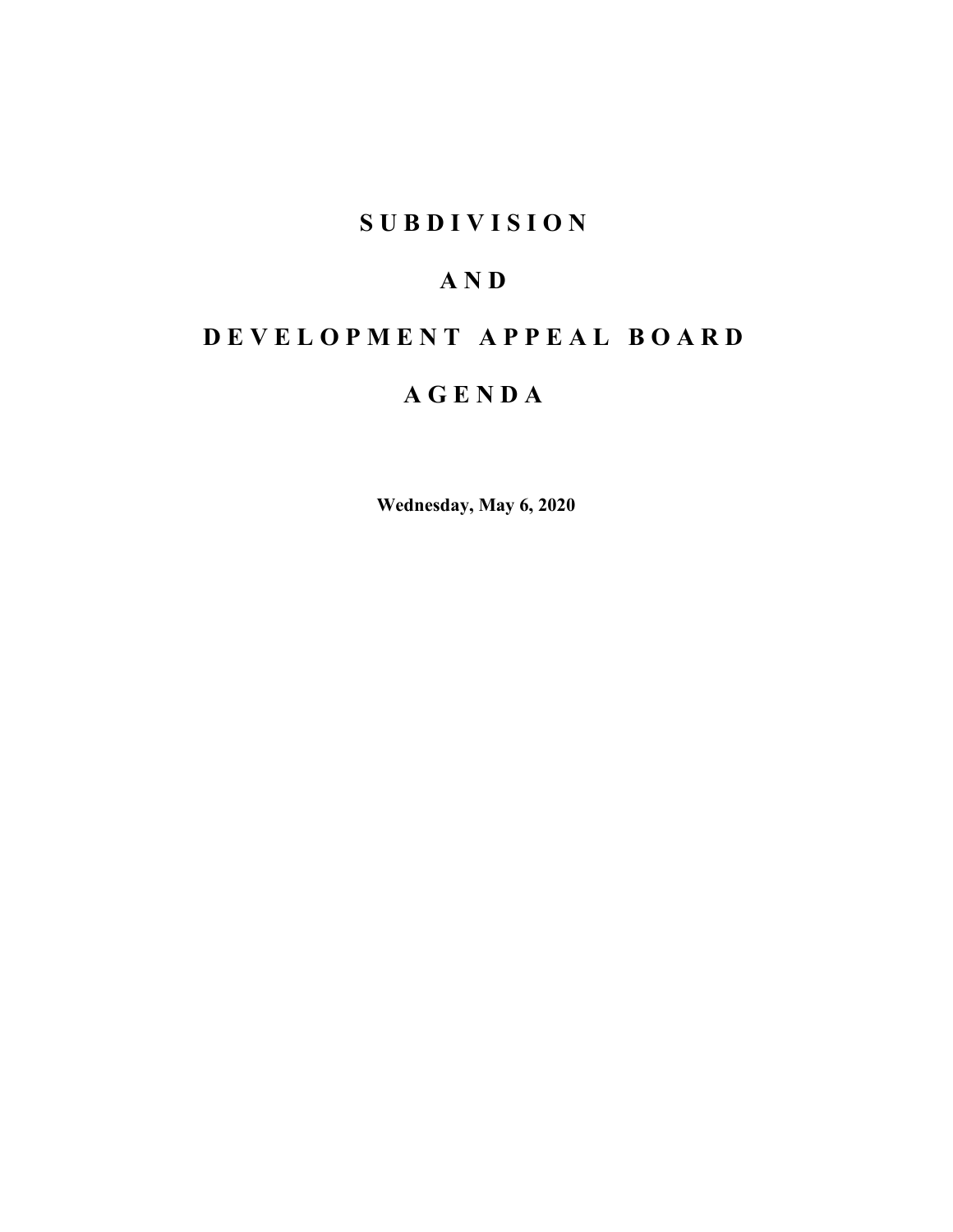## **SUBDIVISION AND DEVELOPMENT APPEAL BOARD**

| $\mathbf{I}$                                           | 9:00 A.M. | SDAB-D-20-039                                                                                                                 |                                                                                                                                                                                                     |  |
|--------------------------------------------------------|-----------|-------------------------------------------------------------------------------------------------------------------------------|-----------------------------------------------------------------------------------------------------------------------------------------------------------------------------------------------------|--|
|                                                        |           |                                                                                                                               | To operate a Major Home Based Business<br>(Administrative office and outdoor storage for<br><b>HVAC Contractor - KARMA</b><br>MECHANICAL). Outdoor storage of a<br>commercial vehicle over 4600 kg. |  |
|                                                        |           |                                                                                                                               | $7411 - 135A$ Avenue NW<br>Project No.: 117104949-003                                                                                                                                               |  |
| $\rm II$                                               | 9:00 A.M. | SDAB-D-20-050                                                                                                                 |                                                                                                                                                                                                     |  |
|                                                        |           |                                                                                                                               | To change the Use from a General Retail Store<br>to a Private Club (Aurora Social Club)                                                                                                             |  |
|                                                        |           |                                                                                                                               | $16404/16412 - 100$ Avenue NW<br>Project No.: 350345199-004                                                                                                                                         |  |
| Ш                                                      | 9:00 A.M. | SDAB-D-20-051                                                                                                                 |                                                                                                                                                                                                     |  |
|                                                        |           |                                                                                                                               | To change the Use from a General Retail Store<br>to a Liquor Store                                                                                                                                  |  |
|                                                        |           |                                                                                                                               | $8933 - 118$ Avenue NW<br>Project No.: 353625126-002                                                                                                                                                |  |
| IV                                                     | 9:00 A.M. | SDAB-D-20-052                                                                                                                 |                                                                                                                                                                                                     |  |
|                                                        |           |                                                                                                                               | To change the Use from Specialty Food<br>Services to a Nightclub (97.5 square metres of<br>Public Space, VIBE)                                                                                      |  |
|                                                        |           |                                                                                                                               | 11723 – Jasper Avenue NW<br>Project No.: 354918681-002                                                                                                                                              |  |
| NOTE:                                                  |           | Unless otherwise stated, all references to "Section numbers" refer to<br>the authority under the Edmonton Zoning Bylaw 12800. |                                                                                                                                                                                                     |  |
| <u>ITEM I: 9:00 A.M.</u>                               |           |                                                                                                                               | FILE: SDAB-D-20-039                                                                                                                                                                                 |  |
| AN APPEAL FROM THE DECISION OF THE DEVELOPMENT OFFICER |           |                                                                                                                               |                                                                                                                                                                                                     |  |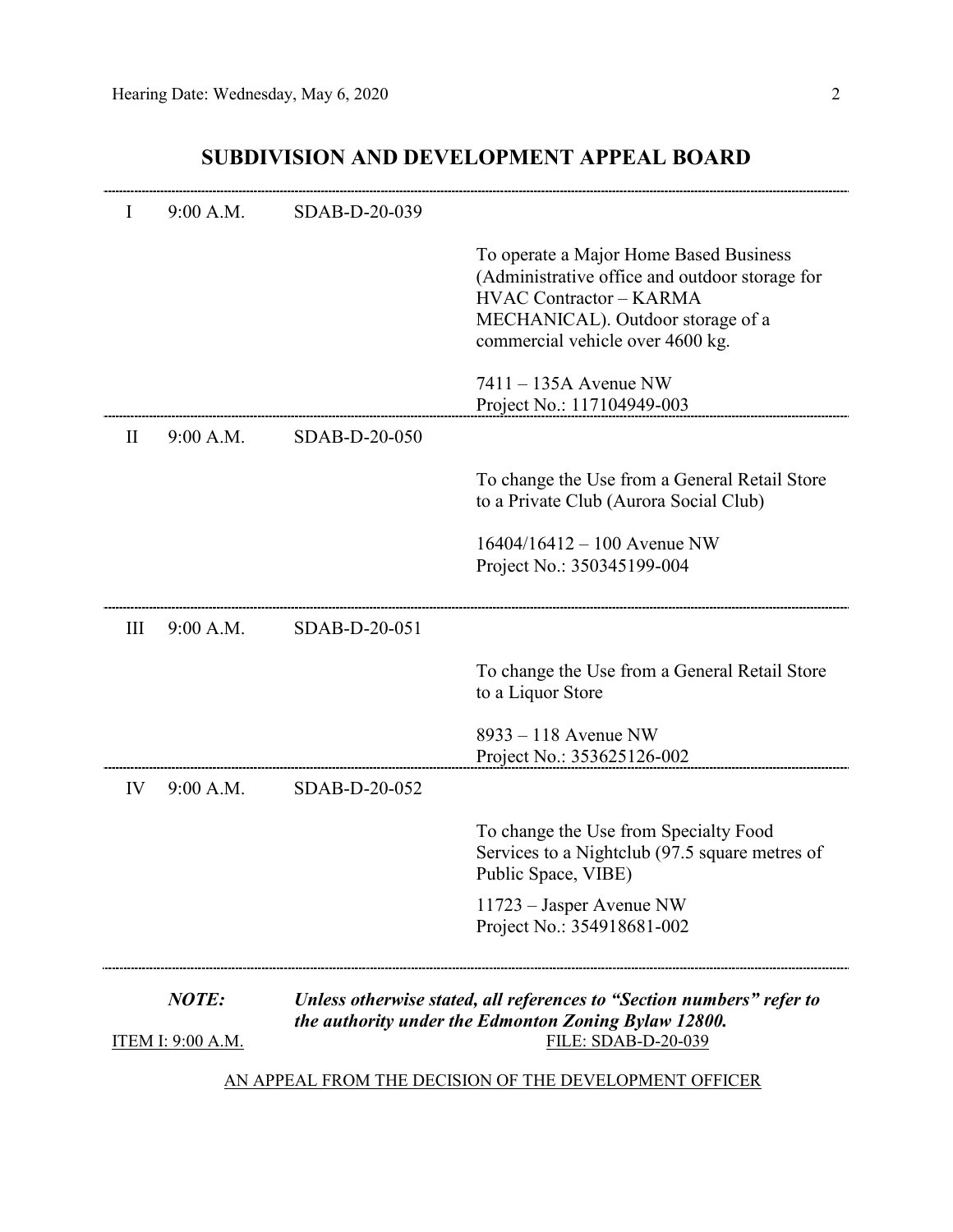| <b>APPELLANT:</b>                                    | Karma Mechanical Inc.                                                                                                                                                                           |
|------------------------------------------------------|-------------------------------------------------------------------------------------------------------------------------------------------------------------------------------------------------|
| <b>APPLICATION NO.:</b>                              | 117104949-003                                                                                                                                                                                   |
| <b>APPLICATION TO:</b>                               | To operate a Major Home Based<br>Business (Administrative office and<br>outdoor storage for HVAC Contractor<br>- KARMA MECHANICAL). Outdoor<br>storage of a commercial vehicle over<br>4600 kg. |
| DECISION OF THE<br>DEVELOPMENT AUTHORITY:            | Refused                                                                                                                                                                                         |
| <b>DECISION DATE:</b>                                | February 6, 2020                                                                                                                                                                                |
| <b>DATE OF APPEAL:</b>                               | February 27, 2020                                                                                                                                                                               |
| <b>MUNICIPAL DESCRIPTION</b><br>OF SUBJECT PROPERTY: | $7411 - 135A$ Avenue NW                                                                                                                                                                         |
| <b>LEGAL DESCRIPTION:</b>                            | Plan 1428NY Blk 18 Lot 14                                                                                                                                                                       |
| ZONE:                                                | (RF1) Single Detached Residential Zone                                                                                                                                                          |
| <b>OVERLAY:</b>                                      | Mature Neighbourhood Overlay                                                                                                                                                                    |
| <b>STATUTORY PLAN:</b>                               |                                                                                                                                                                                                 |

## *Grounds for Appeal*

The Appellant provided the following reasons for appealing the decision of the Development Authority:

This decision will possibly close our business. We do not use the maximum weight.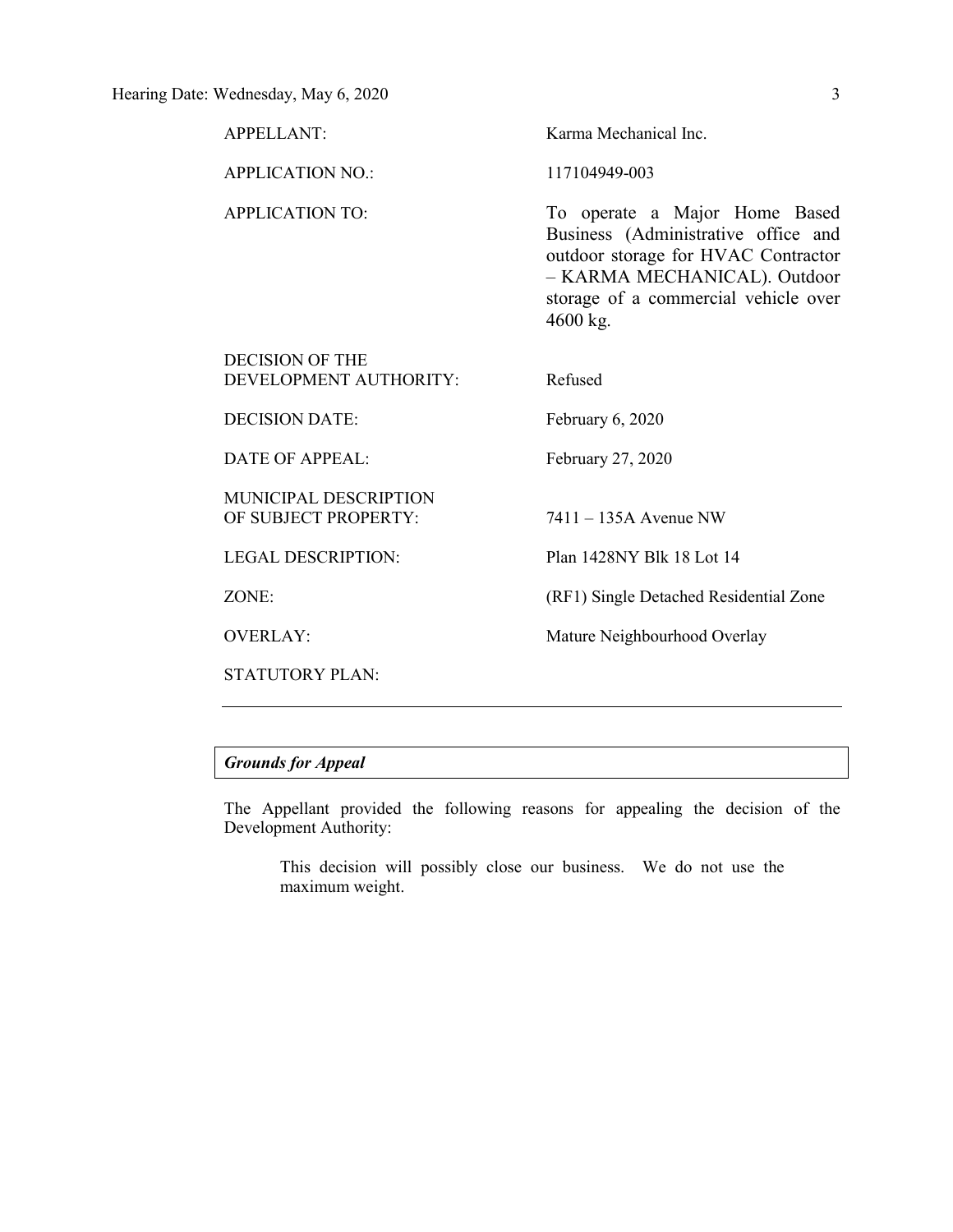#### *General Matters*

#### **Appeal Information:**

**The Subdivision and Development Appeal Board ("SDAB") made and passed the following motion on March 25, 2020:**

**"That the appeal hearing be rescheduled to a date to be determined."**

The *Municipal Government Act*, RSA 2000, c M-26 states the following:

#### **Grounds for Appeal**

**685(1)** If a development authority

- (a) fails or refuses to issue a development permit to a person,
- (b) issues a development permit subject to conditions, or
- (c) issues an order under section 645,

the person applying for the permit or affected by the order under section 645 may appeal to the subdivision and development appeal board.

#### **Appeals**

**686(1)** A development appeal to a subdivision and development appeal board is commenced by filing a notice of the appeal, containing reasons, with the board,

- (a) in the case of an appeal made by a person referred to in section 685(1)
	- (i) with respect to an application for a development permit,
		- (A) within 21 days after the date on which the written decision is given under section 642, […]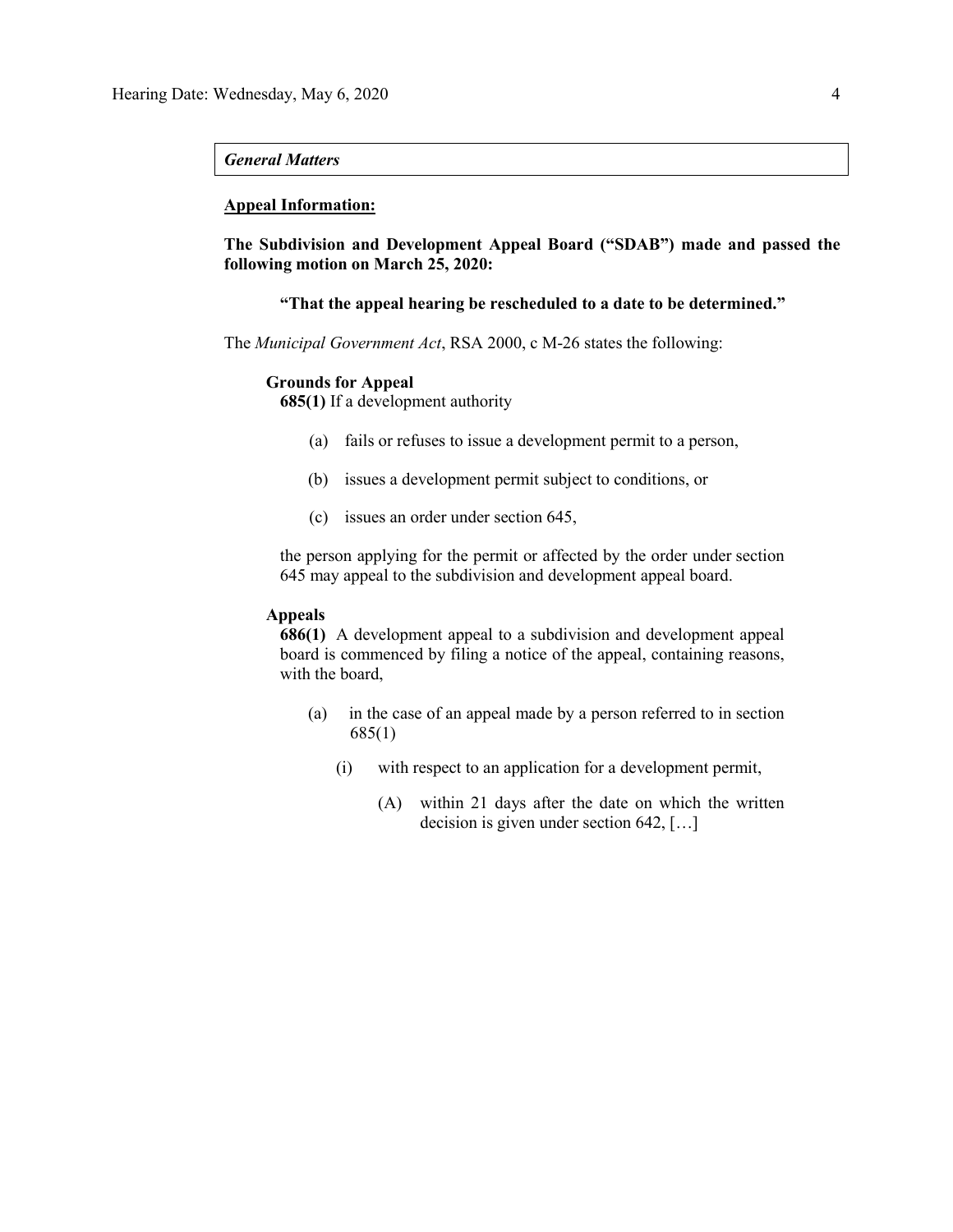#### **Hearing and Decision**

**687(3)** In determining an appeal, the subdivision and development appeal board

…

- (a.1) must comply with the land use policies;
- (a.2) subject to section 638, must comply with any applicable statutory plans;
- (a.3) subject to clauses (a.4) and (d), must comply with any land use bylaw in effect;
- (a.4) must comply with the applicable requirements of the regulations under the *Gaming, Liquor and Cannabis Act* respecting the location of premises described in a cannabis licence and distances between those premises and other premises;
	- …
	- (c) may confirm, revoke or vary the order, decision or development permit or any condition attached to any of them or make or substitute an order, decision or permit of its own;
	- (d) may make an order or decision or issue or confirm the issue of a development permit even though the proposed development does not comply with the land use bylaw if, in its opinion,
		- (i) the proposed development would not
			- (A) unduly interfere with the amenities of the neighbourhood, or
			- (B) materially interfere with or affect the use, enjoyment or value of neighbouring parcels of land,

and

(ii) the proposed development conforms with the use prescribed for that land or building in the land use bylaw.

### **General Provisions from the** *Edmonton Zoning Bylaw:*

Notice to Applicant/Appellant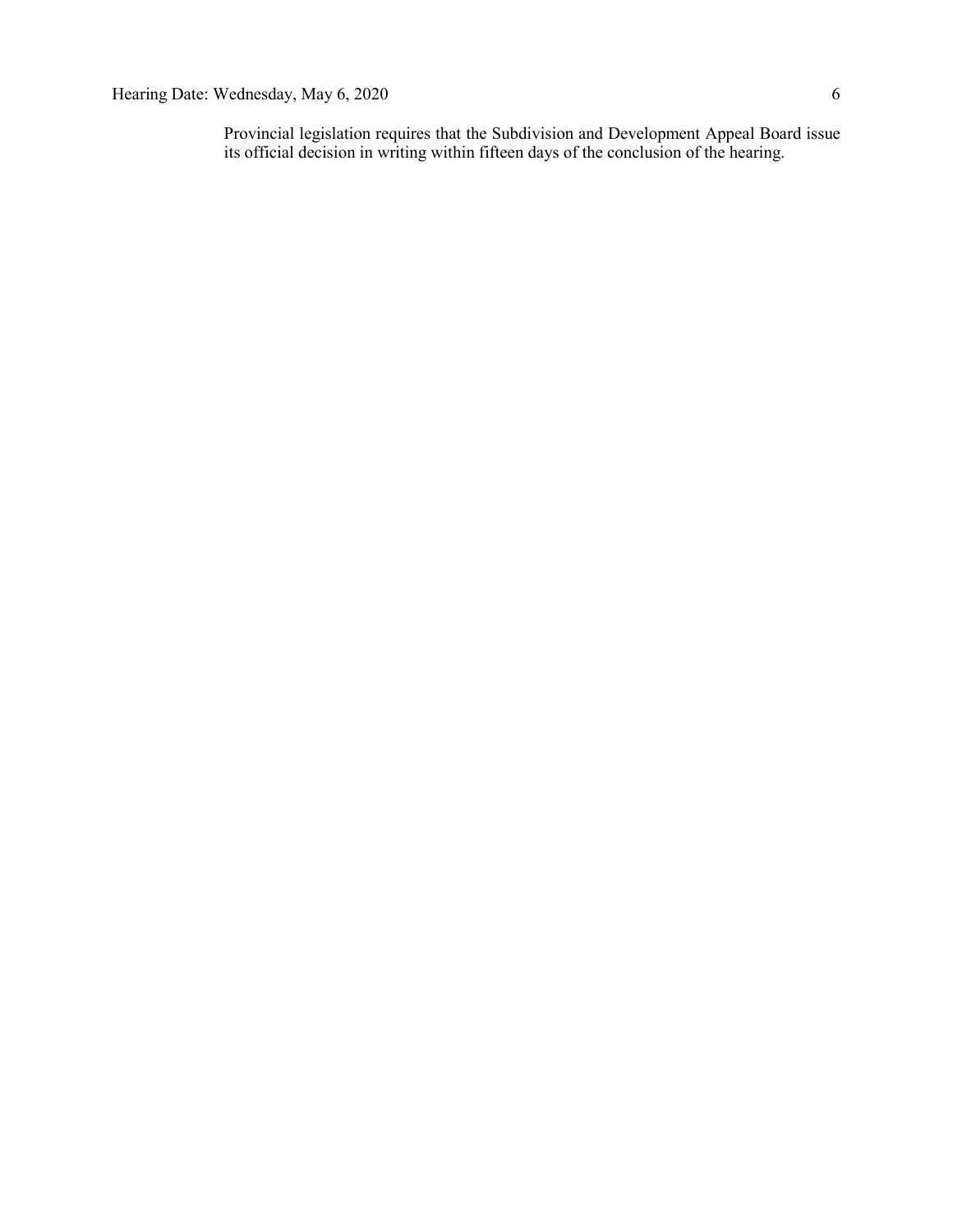



N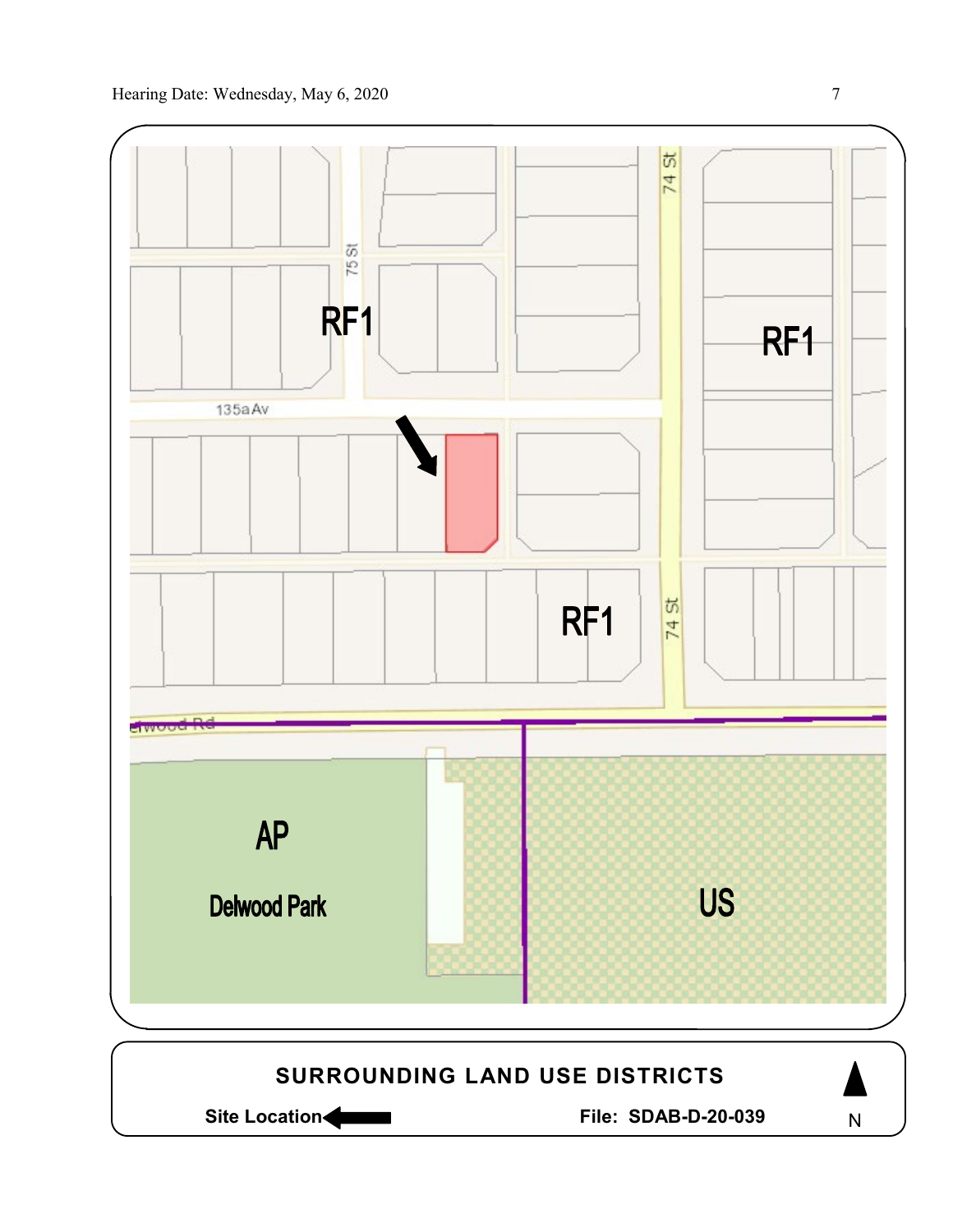#### ITEM II: 9:00 A.M. FILE: SDAB-D-20-050

#### AN APPEAL FROM THE DECISION OF THE DEVELOPMENT OFFICER

APPELLANT: G. Bhangoo

APPLICATION NO.: 350345199-002

DECISION OF THE DEVELOPMENT AUTHORITY: Approved with Conditions

DATE OF APPEAL: March 18, 2020

MUNICIPAL DESCRIPTION OF SUBJECT PROPERTY: 16404 / 16412 – 100 Avenue NW

APPLICATION TO: Change the Use from a General Retail Store to a Private Club (Aurora Social Club

DECISION DATE: February 21, 2020

RESPONDENT: Aurora Social Club of Edmonton

LEGAL DESCRIPTION: Plan 0225531 Unit 36 and Unit 41

ZONE: DC2 Site Specific Development Control Provision

OVERLAY:

STATUTORY PLAN:

#### *General Matters*

The Appellant provided the following reasons for appealing the decision of the Development Authority:

We oppose the proposed application for a variance on the following grounds:

- 1. Our right to appeal stems from the *Edmonton Zoning Bylaw* 12800 S.21(2).
- 2. Parking in the condominium complex has been and remains a serious issue.
- 3. The subject complex is a condominium and the common property is controlled by the condominium corporation. The property manager has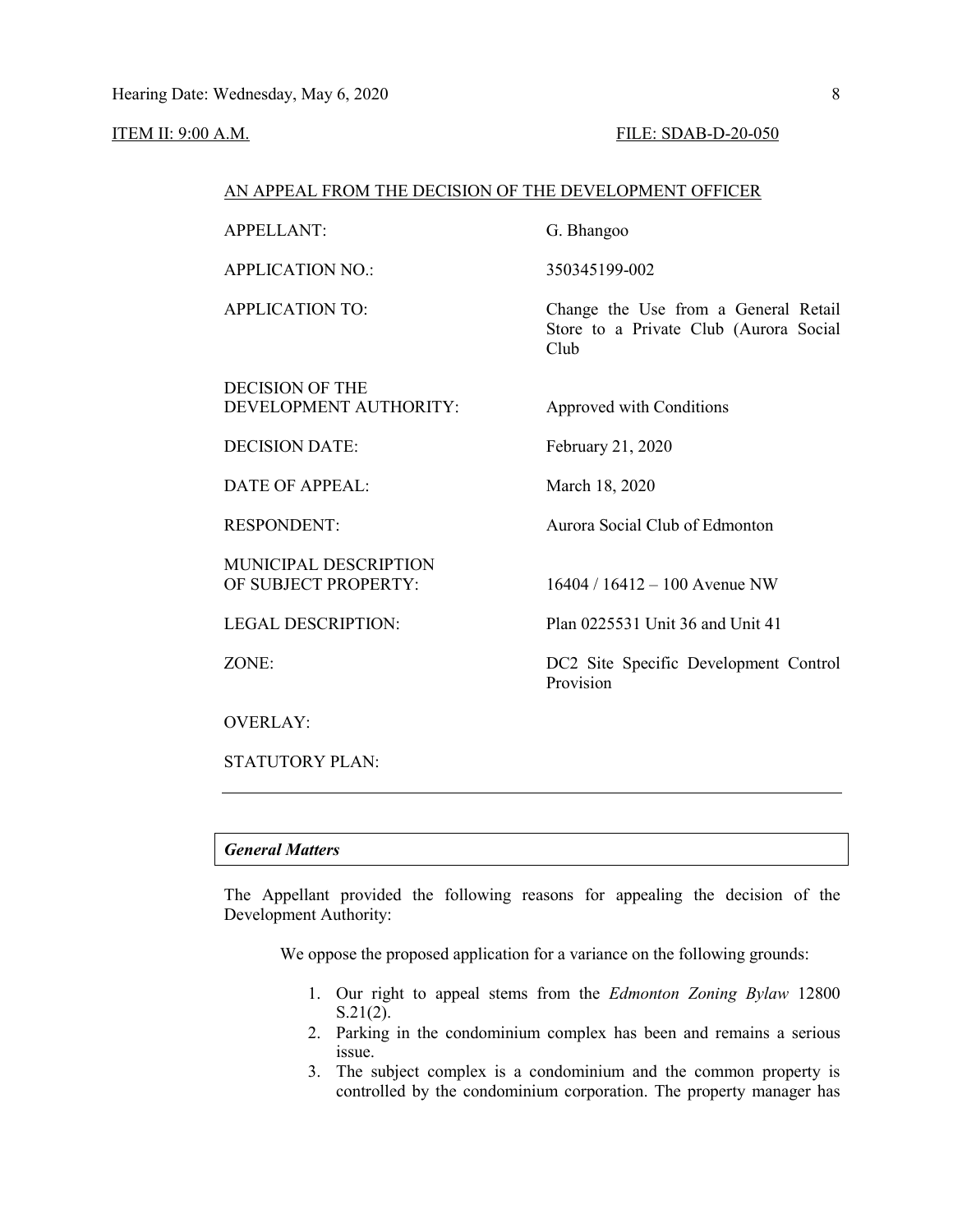provided documentary evidence (copy attached for your easy reference) indicating a map of the subject complex. There are 48 condominium units and 191 parking stalls.

- 4. The property manager also provided documentary evidence dated January 19, 2017 (copy attached for your easy reference) indicating that all units facing 100 Avenue have exclusive use of the 3 parking spaces in front of their respective units. This is a total of 27 parking spaces.
- 5. The property manager also provided documentary evidence (copy attached for your easy reference) indicating that the condominium corporation's bylaw 23.01 states: "A minimum of two (2) parking spaces are designated for each Unit". In other words, each unit has the exclusive right to use these designated parking spaces. Therefore, the 39 units that do not front onto 100 Avenue have exclusive use of 78 parking spaces.
- 6. In total there are 105 parking spaces that have been designated for the exclusive use of the unit holders. This leaves only 93 parking spaces available for the use of patrons of the applicant's private club.
- 7. The applicant requires 227 parking spaces for their proposed use of their unit. However, at best, there are only 96 spaces available for the patrons of the private club to park their vehicles in, which includes the 3 parking spaces in front of their unit.
- 8. The applicant's proposed use of their unit creates a shortage of parking by 131 parking stalls. Clearly there is an inadequate/insufficient number of parking stalls to accommodate the proposed use by the applicant and therefore the variance should not be granted.
- 9. The shortage of parking is not a minor issue. Indeed, the applicant has access to less than 43% of the parking they require for their private club.
- 10. Any variance granted by the City would put a strain on an alre4ady strained parking arrangement, making it worse than it is now and poses a threat to the use of the parking by the other unit owners and their customers/clientele.
- 11. As a law firm, we require adequate parking in order to accommodate the needs of our clients. We meet with clients regularly in both the evening and on weekends. Any variance granted will further impact an already difficult parking situation.
- 12. The proposed variance also poses an impractical and unworkable threat to the parking situation in the overall community of Glenwood by creating too much demand for inadequate parking space.
- 13. The unit owners are legally allowed to have any trespassing parked car towed away if not authorized by the unit owner to park in their designated parking stalls.
- 14. We request that the board deny the application for the variance.

#### *General Matters*

#### **Appeal Information:**

**The Subdivision and Development Appeal Board ("SDAB") made and passed the following motion on March 25, 2020:**

**"That the appeal hearing be rescheduled to a date to be determined."**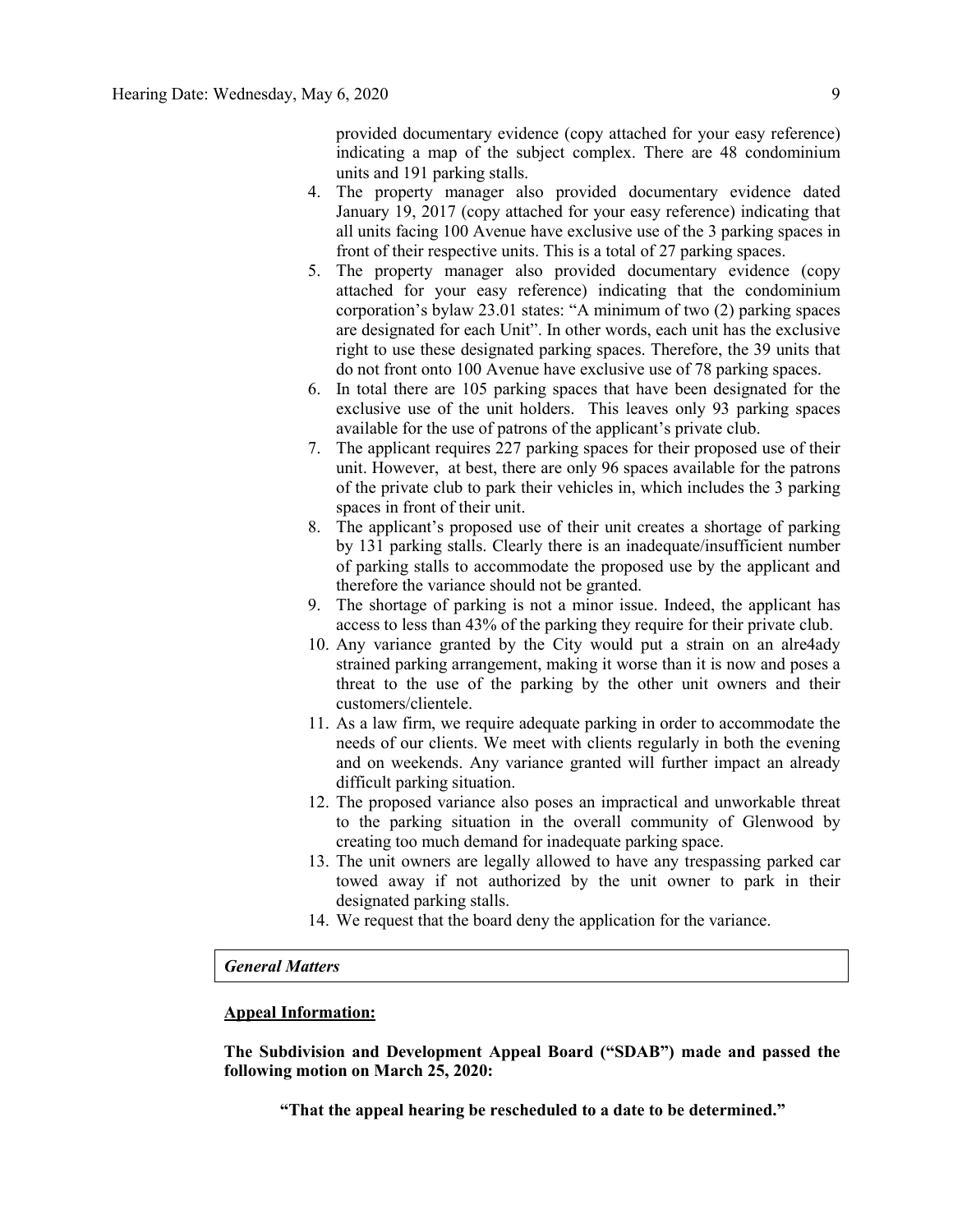The *Municipal Government Act*, RSA 2000, c M-26 states the following:

#### **Grounds for Appeal**

**685(1)** If a development authority

- (a) fails or refuses to issue a development permit to a person,
- (b) issues a development permit subject to conditions, or
- (c) issues an order under section 645,

the person applying for the permit or affected by the order under section 645 may appeal to the subdivision and development appeal board.

#### **Appeals**

**686(1)** A development appeal to a subdivision and development appeal board is commenced by filing a notice of the appeal, containing reasons, with the board,

- (a) in the case of an appeal made by a person referred to in section 685(1)
	- (i) with respect to an application for a development permit,
		- (A) within 21 days after the date on which the written decision is given under section 642, or […]

#### **Hearing and Decision**

**687(3)** In determining an appeal, the subdivision and development appeal board

…

…

- (a.1) must comply with the land use policies;
- (a.2) subject to section 638, must comply with any applicable statutory plans;
- (a.3) subject to clauses (a.4) and (d), must comply with any land use bylaw in effect;
- (a.4) must comply with the applicable requirements of the regulations under the Gaming, Liquor and Cannabis Act respecting the location of premises described in a cannabis licence and distances between those premises and other premises;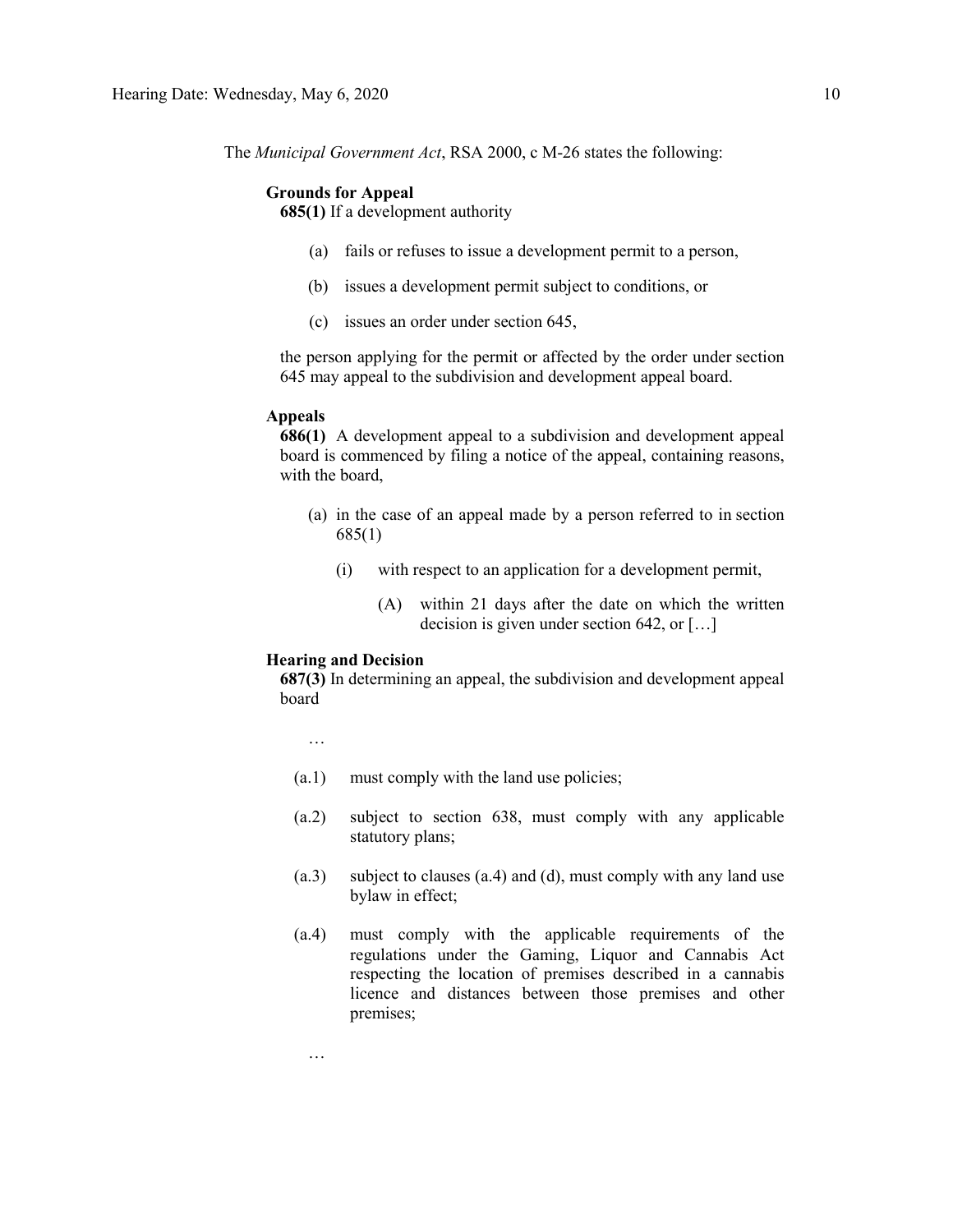- (c) may confirm, revoke or vary the order, decision or development permit or any condition attached to any of them or make or substitute an order, decision or permit of its own;
- (d) may make an order or decision or issue or confirm the issue of a development permit even though the proposed development does not comply with the land use bylaw if, in its opinion,
	- (i) the proposed development would not
		- (A) unduly interfere with the amenities of the neighbourhood, or
		- (B) materially interfere with or affect the use, enjoyment or value of neighbouring parcels of land,

and

(ii) the proposed development conforms with the use prescribed for that land or building in the land use bylaw.

#### **General Provisions from the** *Edmonton Zoning Bylaw:*

### Notice to Applicant/Appellant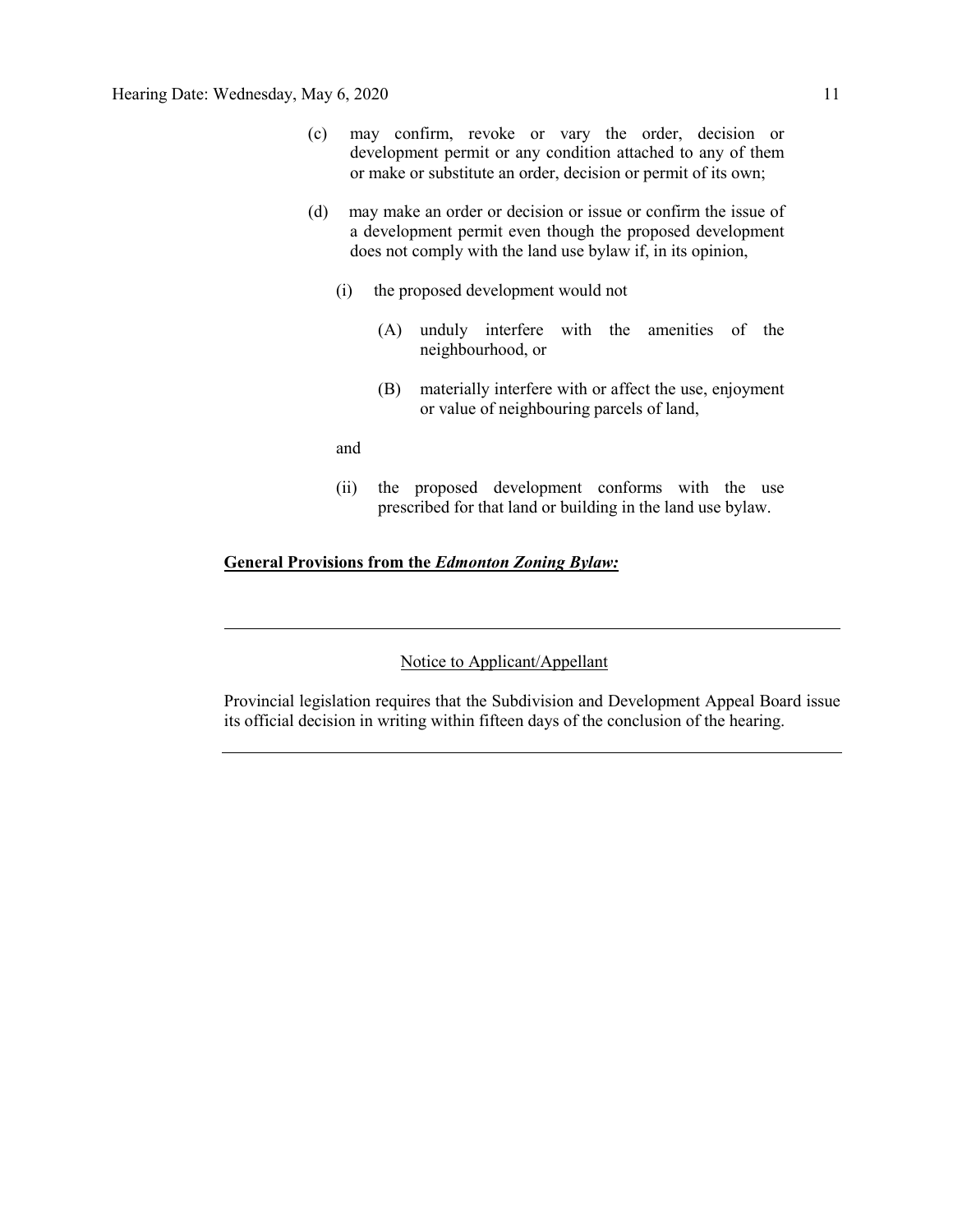



N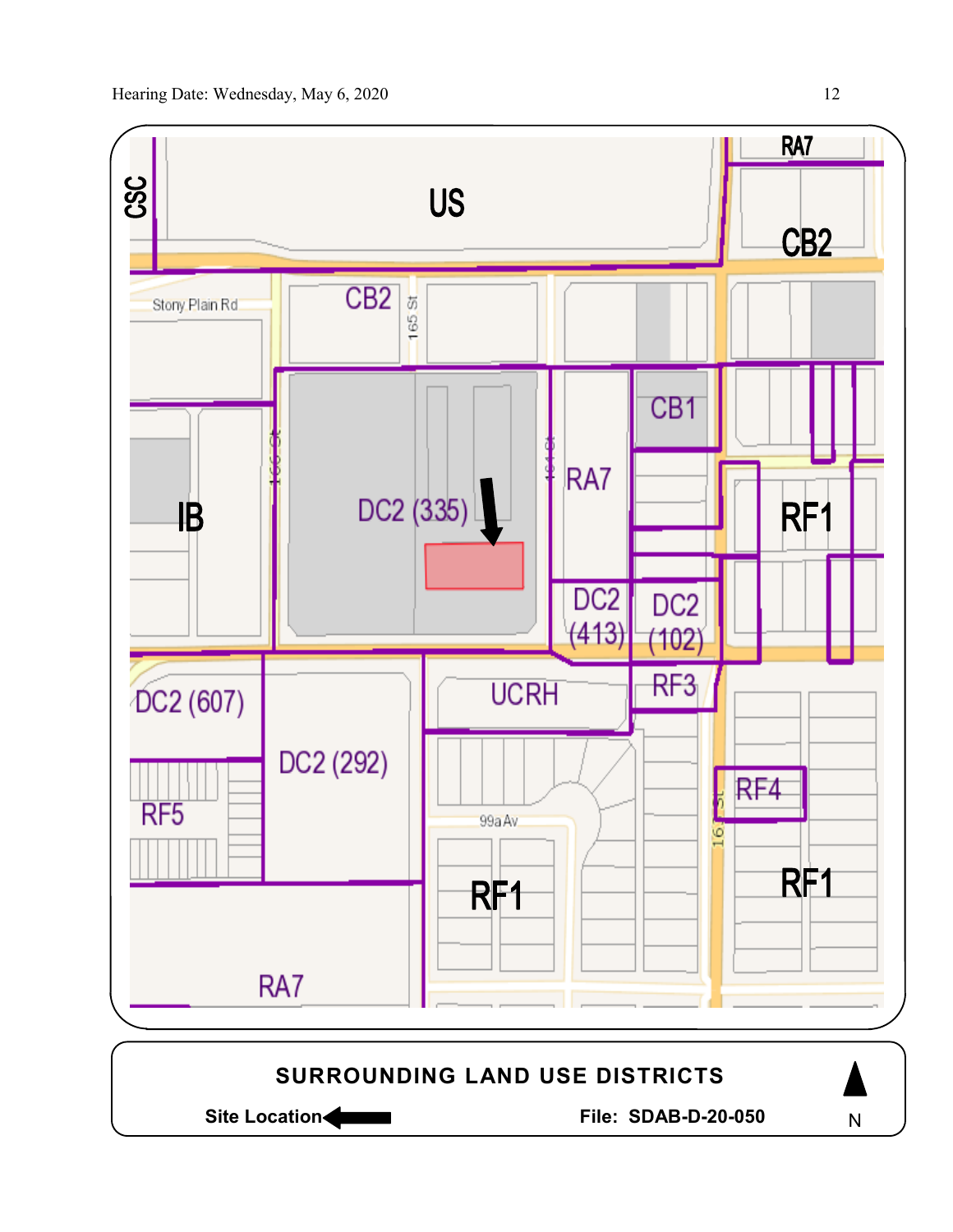#### ITEM III: 9:00 A.M. FILE: SDAB-D-20-051

#### AN APPEAL FROM THE DECISION OF THE DEVELOPMENT OFFICER

APPELLANT: Alberta Avenue Business Association APPLICATION NO.: 353625126-002 APPLICATION TO: Change the Use from a General Retail Store to a Liquor Store DECISION OF THE DEVELOPMENT AUTHORITY: Approved with Conditions DECISION DATE: March 9, 2020 DATE OF APPEAL: April 3, 2020 RESPONDENT: 2175562 Alberta Ltd. MUNICIPAL DESCRIPTION OF SUBJECT PROPERTY: 8933 – 118 Avenue NW LEGAL DESCRIPTION: Plan RN43B Blk 63 Lot 14 ZONE: CB2 General Business Zone OVERLAY:

### *General Matters*

STATUTORY PLAN:

The Appellant provided the following reasons for appealing the decision of the Development Authority:

Our Board does not see it as it is not conducive to the ave. Cover letter to follow.

#### *General Matters*

#### **Appeal Information:**

The *Municipal Government Act*, RSA 2000, c M-26 states the following:

**Grounds for Appeal 685(1)** If a development authority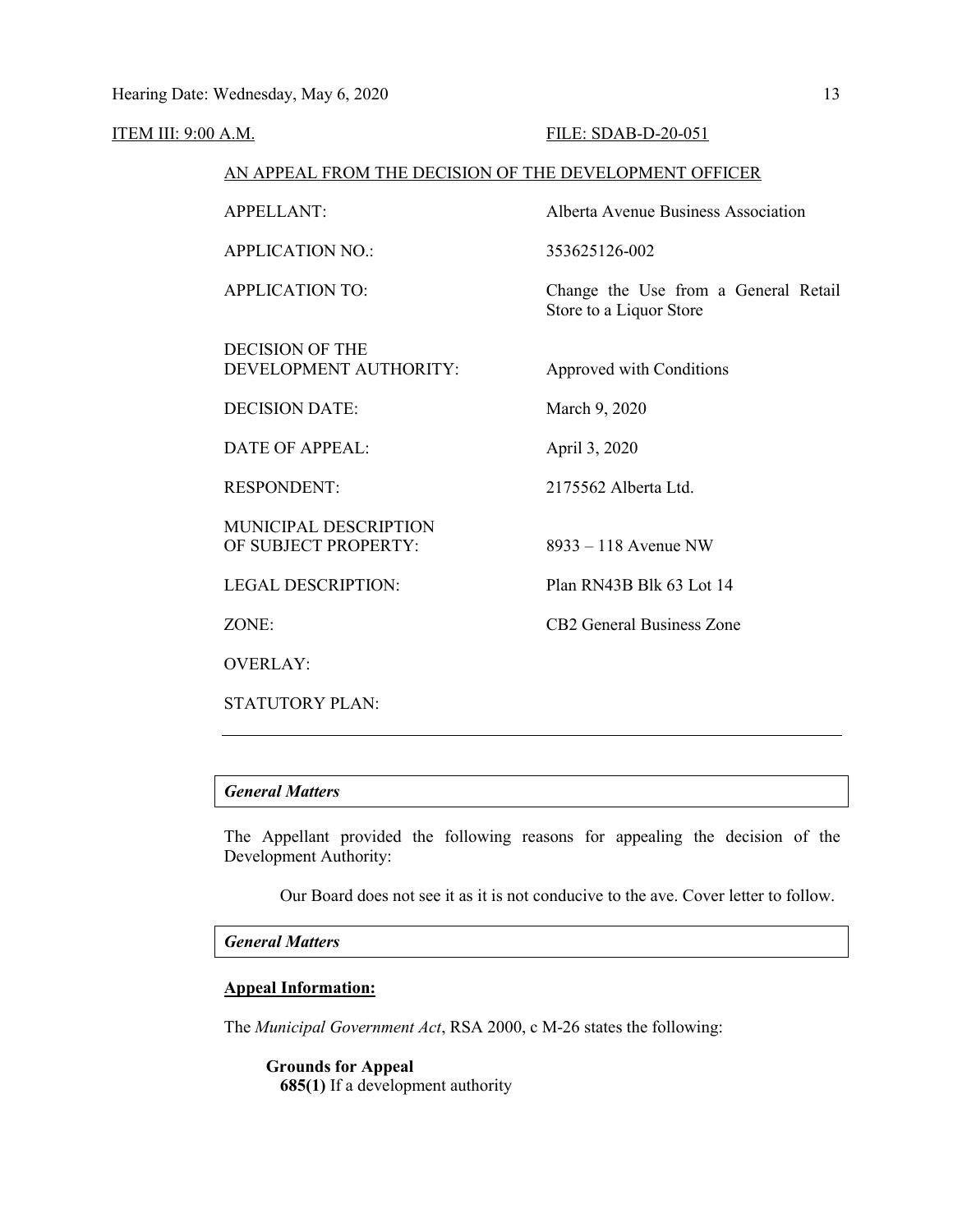- (d) fails or refuses to issue a development permit to a person,
- (e) issues a development permit subject to conditions, or
- (f) issues an order under section 645,

the person applying for the permit or affected by the order under section 645 may appeal to the subdivision and development appeal board.

#### **Appeals**

**686(1)** A development appeal to a subdivision and development appeal board is commenced by filing a notice of the appeal, containing reasons, with the board,

- (b) in the case of an appeal made by a person referred to in section 685(1)
	- (ii) with respect to an application for a development permit,
		- (B) within 21 days after the date on which the written decision is given under section 642, or […]

#### **Hearing and Decision**

**687(3)** In determining an appeal, the subdivision and development appeal board

…

- (a.1) must comply with the land use policies;
- (a.2) subject to section 638, must comply with any applicable statutory plans;
- (a.3) subject to clauses (a.4) and (d), must comply with any land use bylaw in effect;
- (a.4) must comply with the applicable requirements of the regulations under the Gaming, Liquor and Cannabis Act respecting the location of premises described in a cannabis licence and distances between those premises and other premises;
	- …
	- (c) may confirm, revoke or vary the order, decision or development permit or any condition attached to any of them or make or substitute an order, decision or permit of its own;
	- (e) may make an order or decision or issue or confirm the issue of a development permit even though the proposed development does not comply with the land use bylaw if, in its opinion,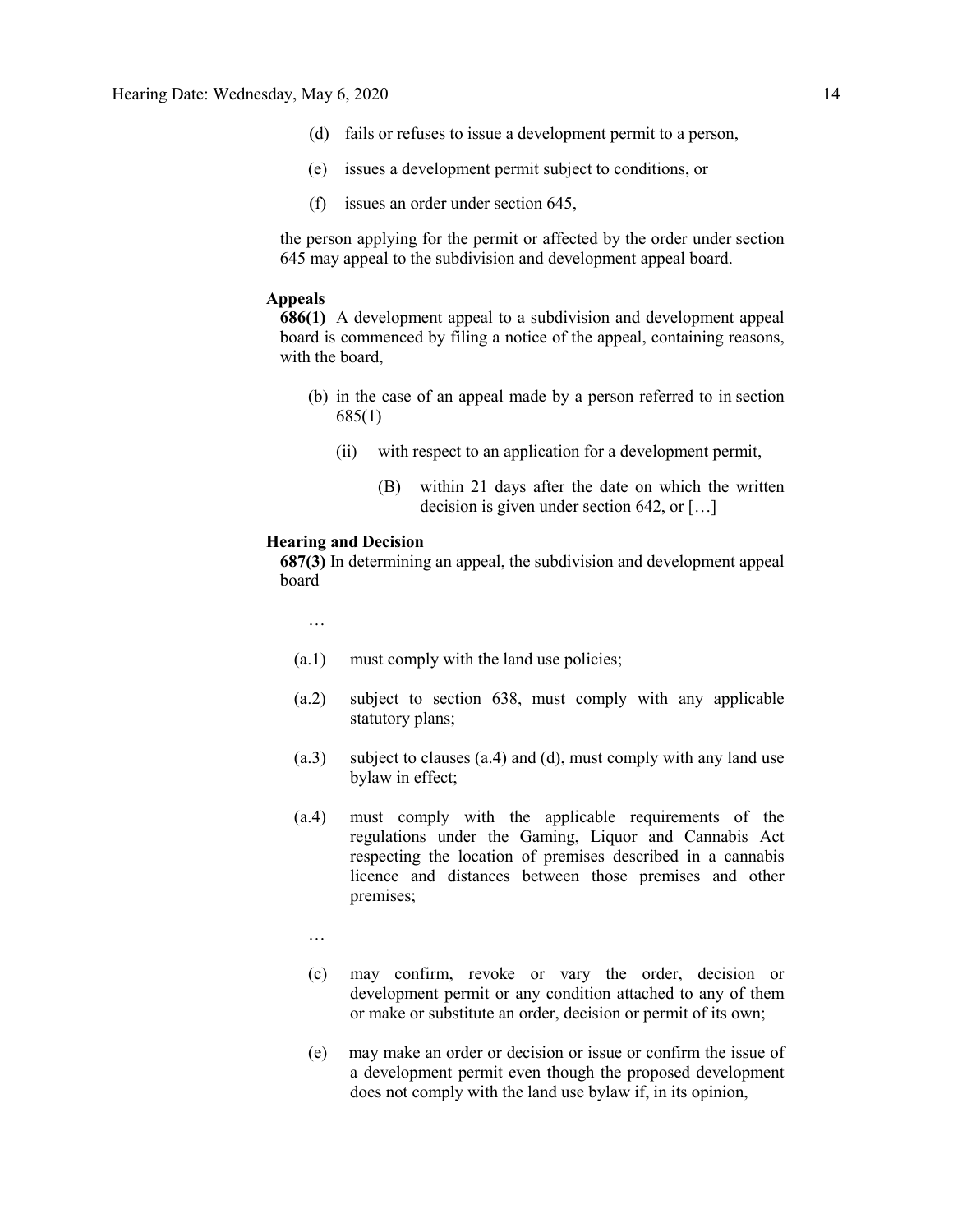- (i) the proposed development would not
	- (C) unduly interfere with the amenities of the neighbourhood, or
	- (D) materially interfere with or affect the use, enjoyment or value of neighbouring parcels of land,

and

(iii) the proposed development conforms with the use prescribed for that land or building in the land use bylaw.

#### **General Provisions from the** *Edmonton Zoning Bylaw:*

Notice to Applicant/Appellant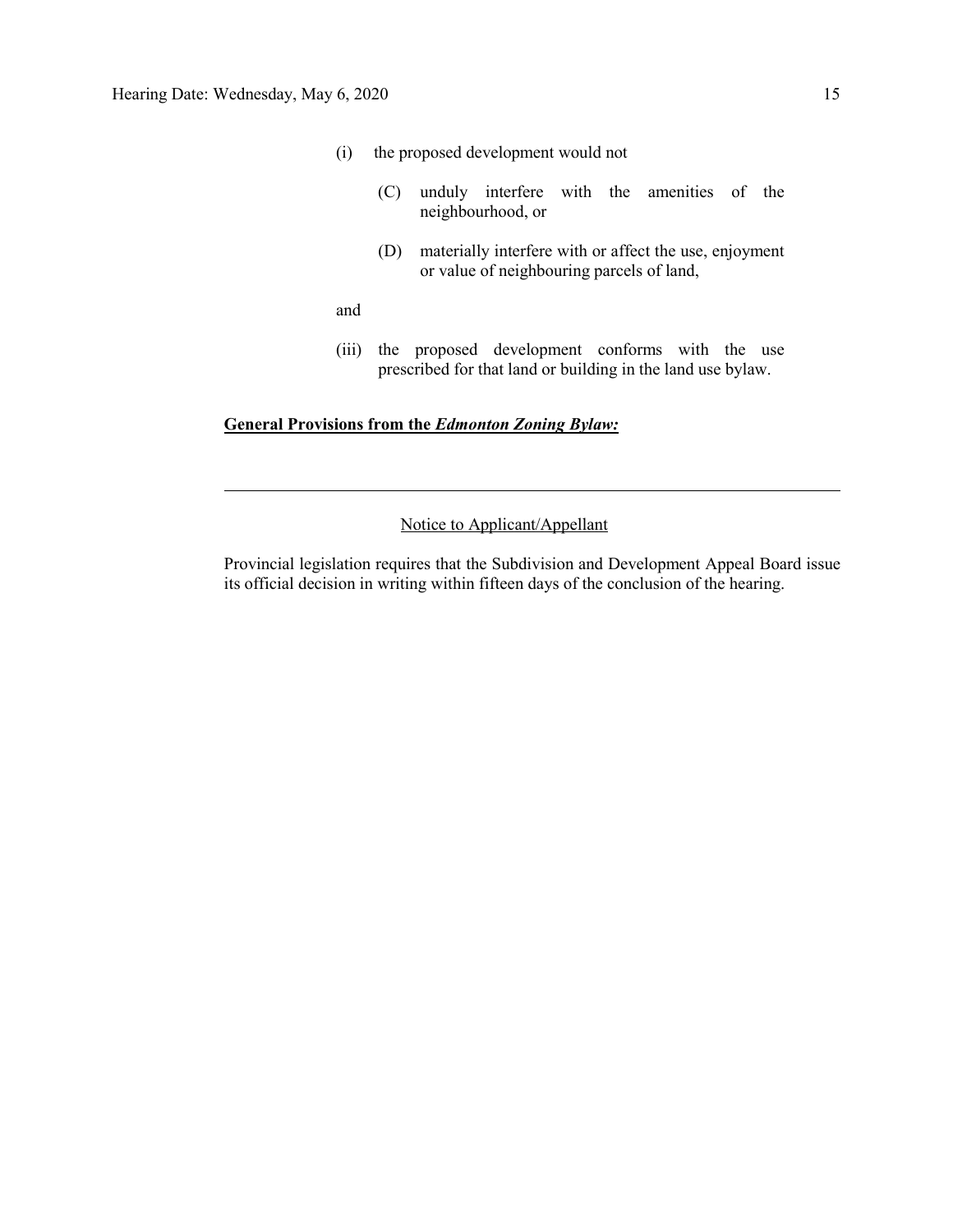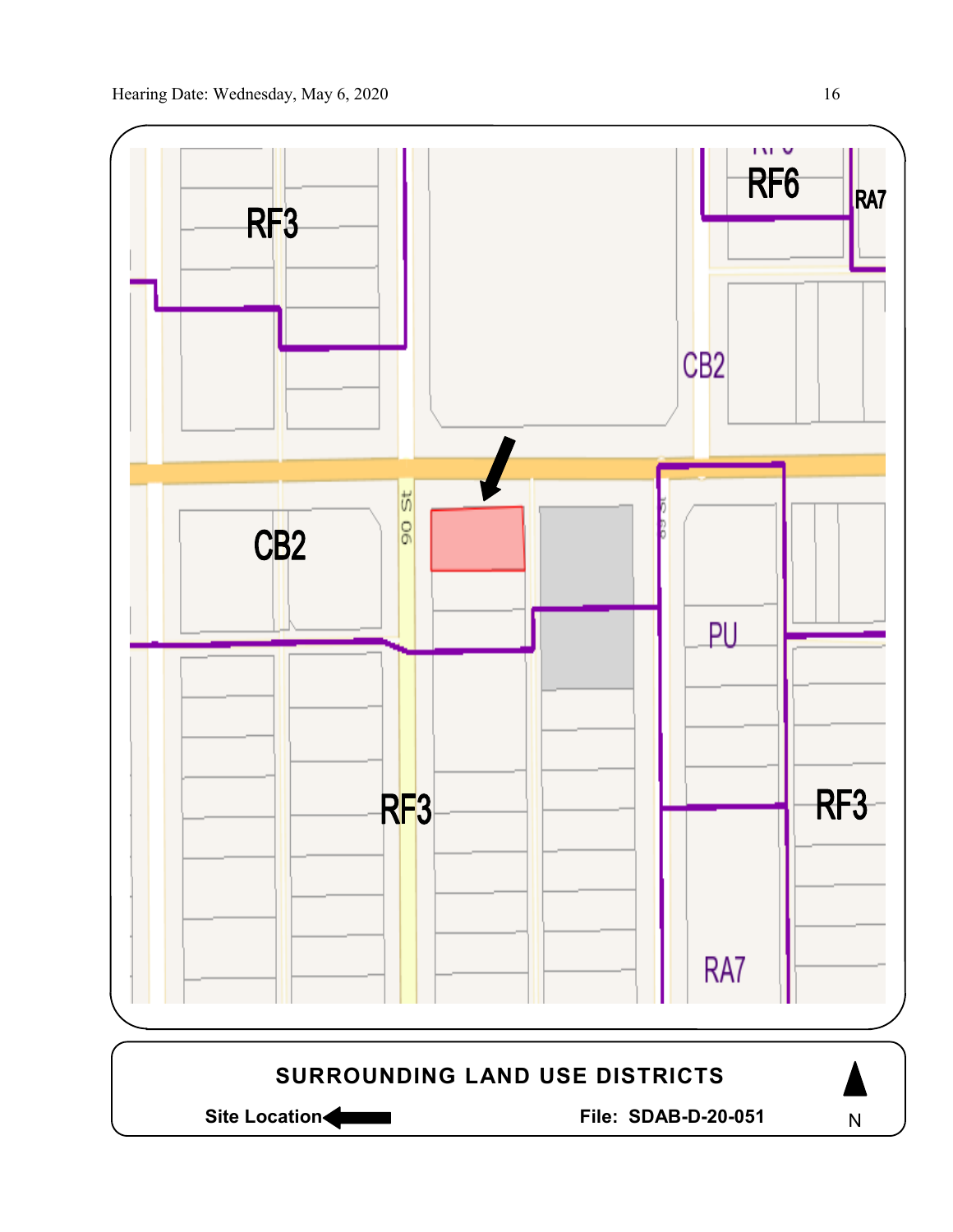#### ITEM III: 9:00 A.M. **FILE: SDAB-D-20-052**

#### AN APPEAL FROM THE DECISION OF THE DEVELOPMENT OFFICER

**APPELLANT NO. 2**: Dave Co Inc.

APPLICATION NO.: 354918681-002

**APPELLANT NO. 1:** Uptown Estates Condominium Corp.

**APPELLANT NO. 3**: Grosvenor House Condominium

APPLICATION TO: Change the Use from Specialty Food Services to a Nightclub (97.5 square metres Public Space, VIBE)

DECISION OF THE DEVELOPMENT AUTHORITY: Approved with Conditions

DECISION DATE: March 11, 2020

MUNICIPAL DESCRIPTION OF SUBJECT PROPERTY: 11723 – Jasper Avenue NW

OVERLAY:

STATUTORY PLAN:

DATE OF APPEALS: April 1, April 3 and April 6, 2020

RESPONDENT: 2236081 Alberta Ltd.

LEGAL DESCRIPTION: Plan 7004ETB Blk 17 Lot C

ZONE: CB2 General Business Zone

### *General Matters*

The Appellants provided the following reasons for appealing the decision of the Development Authority:

#### **Appellant No. 1 – Uptown Estate Condominium Corp:**

Insufficient on site parking, & noise to our residents. We are directly behind the proposed development & this nightclubs patrons would be parking in our buildings parking lot.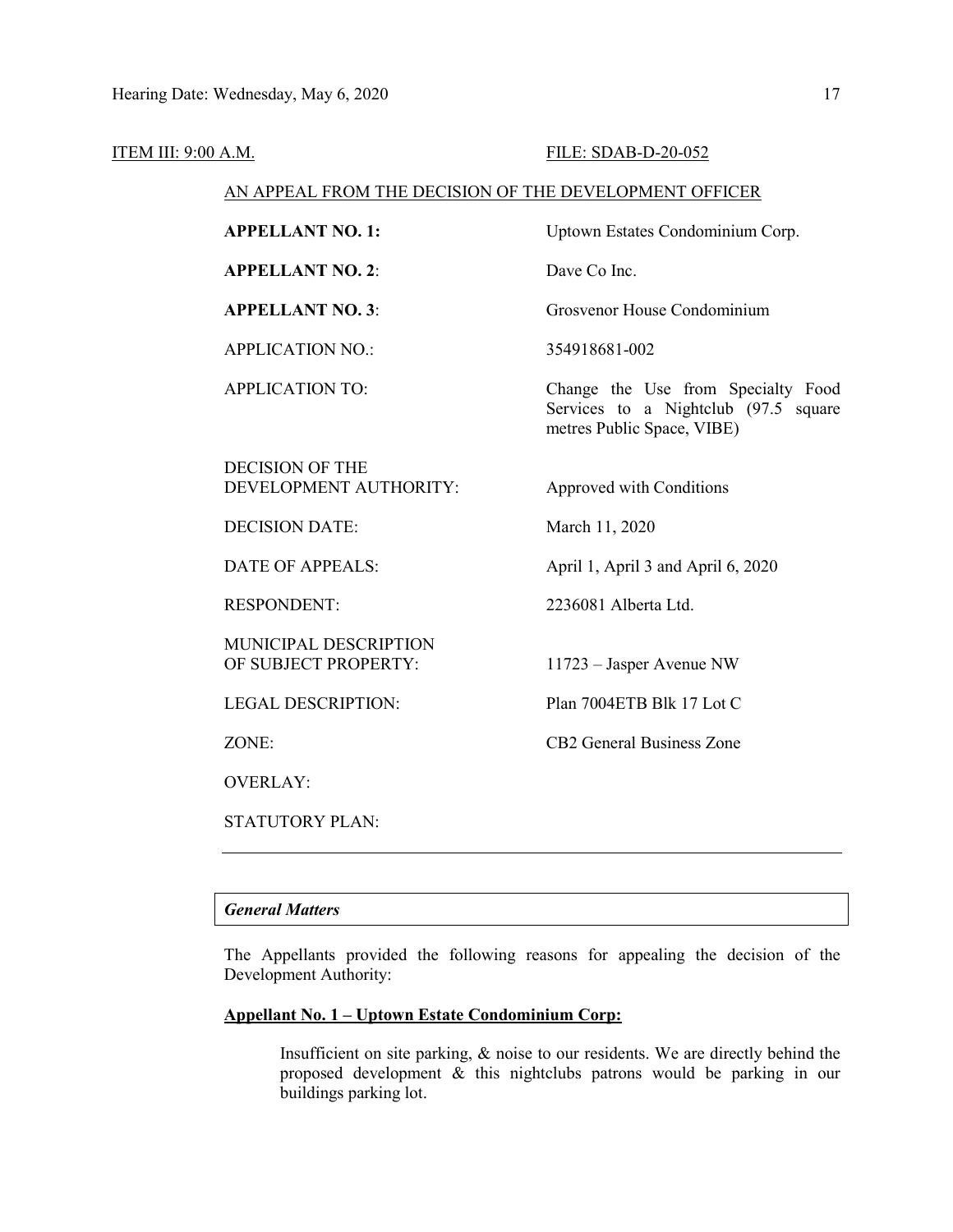There is an already an existing restaurant adjacent to this proposed development that we are having issues with, & they are also required to provide on site parking & they operate late into the evening. This new application is using all the available parking available for this building.

#### **Appellant No. 2 – Dave Co Inc.:**

- 1. There is not any parking for the Tenants Customers. The parking lot at the back of the building has signs posted that read: NO PARKING, PRIVAE PROPERTY, VEHICLES WILL TAGGED & TOWED AT OWNERS EXPENSE BYLAW#.\
- 2. The City requires 23 parking this requirement for this business is 23 parking spaces and has amended this 7. This is a huge reduction in the requirement. What tare the reasons for this? If the Development is granted, a condition of the permit must include signage identifying each space for the development.'
- 3. If a Development Permit is granted, then there will be 2 restaurants and a night club plus many other businesses. According to the Bylaw, it is my understanding that the parking requirement for the 3 food outlets would be 69 spaces, assuming no relaxing of the Bylaw.
- 4. My building has 8 parking spaces. The Dry Cleaning business has operated at that location since 1957 and we have sufficient parking for our customers. With the business at the subject site, the customers attempt to park on our parking lot and restrict the use for cleaning customers. On several occasions, the personnel will ask the restaurant customers not to park on our lot. The reply is verbal abuse, threats, and foul language. This is affecting our business. Approval will only compound the situation. Because of fear for the safety of our personnel, the Police have been called, The response has not been positive.
- 5. In the morning our parking lot looks like a garbage site. After we close many of the customers from the exiting restaurants trespass on my property and drink, smoke, shoot drugs and leave the garbage behind. Have spoken to the operator of the Club and was told that is my problem. This does not do well for the Jasper Avenue image. We have installed Security cameras to try to control the situation. Does not help.
- 6. My understanding is that the hours will be from 11:00 p.m. to 3:00 a.m. I am concerned that here will be more activity there than food restaurant. The owners will probably apply for an extension of hours. I fear for damage of my property. I would suggest that they pot a BOND to cover the costs of damage to my property.
- 7. We have followed the practices of Bubbles Car Wash in trying to secure the premises. We have installed a chain fence to keep our lot clear of parking after our business hours. This became a joke as the chain was cut several times and the abuses carried on after hours.

Please take the above concerns into account at decision time. We have staff of 8 people at that location who depend on a job there.

#### **Appellant No. 3 – Board of Directors, Grosvenor House:**

On behalf of the residents of Grosvenor House Condominium at 10045 118 Street NW, Edmonton, Alberta, the Board of Directors would like to appeal the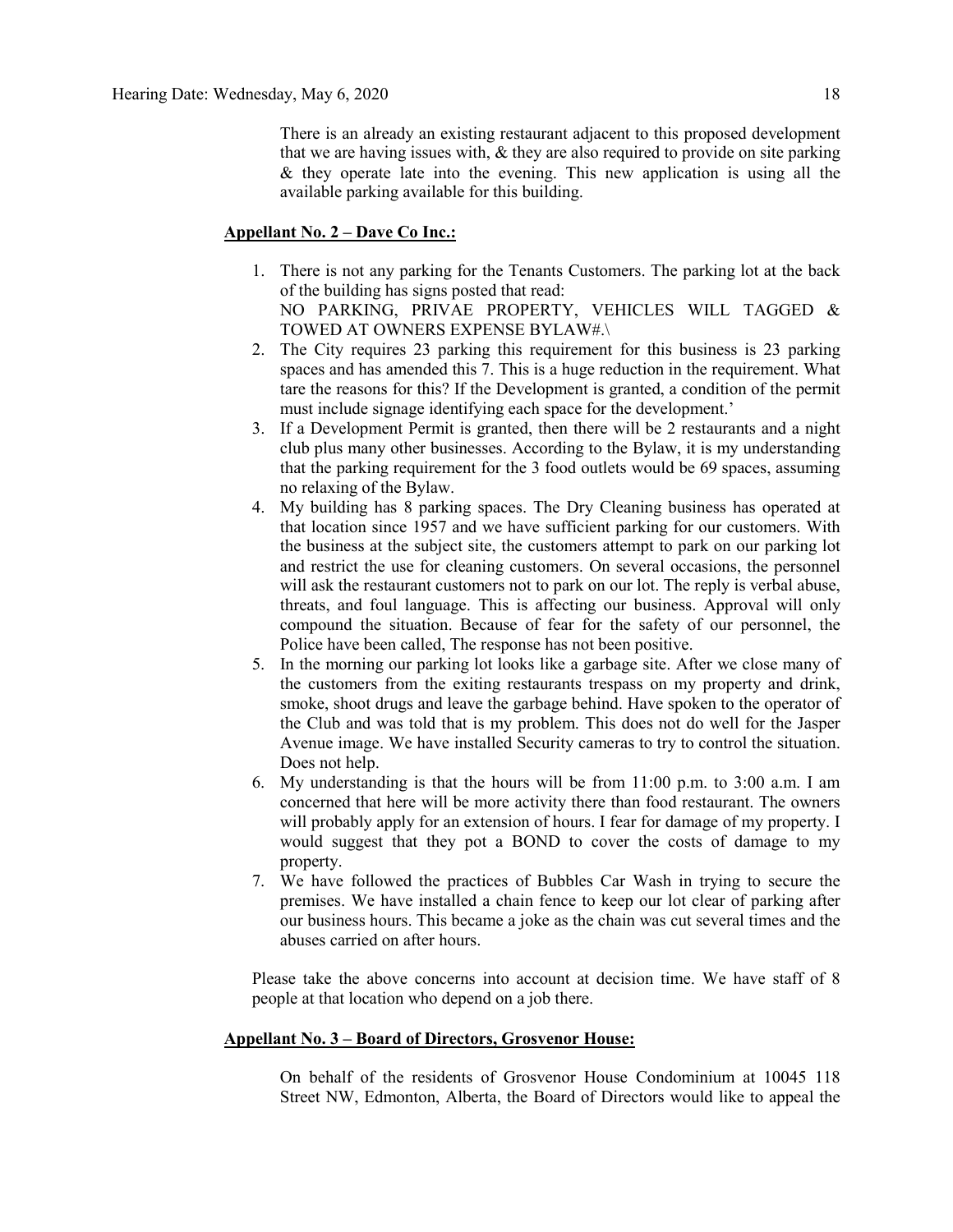Approved Development Permit for a Nightclub at 11727 Jasper Ave NW - City File # 354918681-002 based on the following:

Firstly, the approved development lacks appropriate parking capacity. According to Section 54.2 Schedule 1(c) of Edmonton Zoning Bylaw 12800, the approved development requires twenty-three (23) on-site parking spaces. However, this site (the entire building at 11723, 11725, 11727 and 11729 Jasper Avenue NW) has only seven (7) parking spaces, more than a 70% deficiency. The concern with the lack of parking is that patrons would park in the back alley which could impede access for Emergency vehicles and also in Grosvenor House visitor parking which is adjacent to the building. The illegal and potentially dangerous parking has already happened with the existing Hookah Kitchen and Bar Nightclub. For further clarity the existing Nightclub uses the same parking stalls which have been allocated for the approved development.

Secondly, we are concerned about the amount of noise and neighbourhood disruption that would be caused by another Nightclub at 11727 Jasper Avenue NW in such close proximity to Grosvenor House. We must already contend with noise coming from the existing Hookah Kitchen and Bar Nightclub, including the loud music, patrons loitering, fighting and blowing car horns at the back of the building late at night (3 am). This has already caused residents in our building disruption in sleep as our bedrooms face the back alley. Another Nightclub would further intensify the noise issue.

Thirdly, there has been a number of bylaw complaints made against 11723, 11725, 11727 & 11729 Jasper Avenue NW concerning overflowing garbage from the dumpster in their rear parking lot with no resolution. The fourth and latest complaint was made on July 4th 2019, reference numbers 324504822-001 and 324505632-001.

It is our strong belief that a business of this nature is not suitable in our neighbourhood, as it disrupts the enjoyment of the approx. 500 residents, many seniors living in the surrounding condominiums including: Grosvenor House, 10045 - 118 Street NW, 52 condos; Serenity, 10055 - 118 Street NW 56 condos; Uptown Estates, 10046 - 117 Street NW, 53 condos; Martyn Apartments, 10036 - 117 Street NW, 5 units; Victoria Plaza, 11710 - 100 Avenue NW, 66 units; and Victoria Promenade, 11716 - 100 Avenue NW, at least 40 units. See attached photos for clarity.

This area is our neighbourhood and we take pride and pleasure in living here. We thank you in advance for allowing us to appeal the development.

Grosvenor House Board of Directors

Ralph Salisny - President Bob Gauthier - Vice President Chad Musselwhite - Treasurer Rolando Inzunza - Secretary Bruce McCollum - Director Don Murphy - Director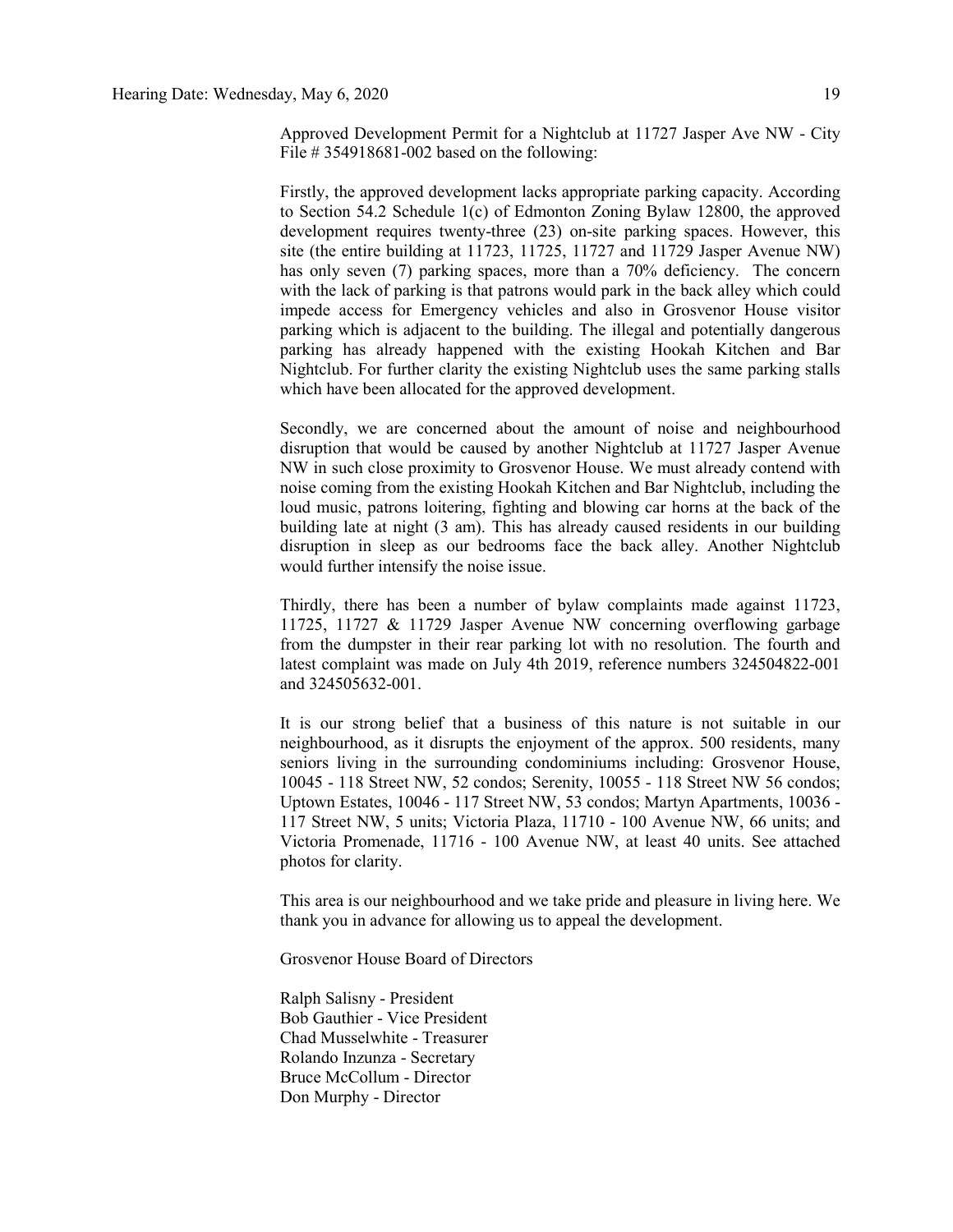#### *General Matters*

#### **Appeal Information:**

The *Municipal Government Act*, RSA 2000, c M-26 states the following:

#### **Grounds for Appeal**

**685(1)** If a development authority

- (g) fails or refuses to issue a development permit to a person,
- (h) issues a development permit subject to conditions, or
- (i) issues an order under section 645,

the person applying for the permit or affected by the order under section 645 may appeal to the subdivision and development appeal board.

#### **Appeals**

**686(1)** A development appeal to a subdivision and development appeal board is commenced by filing a notice of the appeal, containing reasons, with the board,

- (c) in the case of an appeal made by a person referred to in section 685(1)
	- (iii) with respect to an application for a development permit,
		- (C) within 21 days after the date on which the written decision is given under section 642, or […]

#### **Hearing and Decision**

**687(3)** In determining an appeal, the subdivision and development appeal board

…

- (a.1) must comply with the land use policies;
- (a.2) subject to section 638, must comply with any applicable statutory plans;
- (a.3) subject to clauses (a.4) and (d), must comply with any land use bylaw in effect;
- (a.4) must comply with the applicable requirements of the regulations under the Gaming, Liquor and Cannabis Act respecting the location of premises described in a cannabis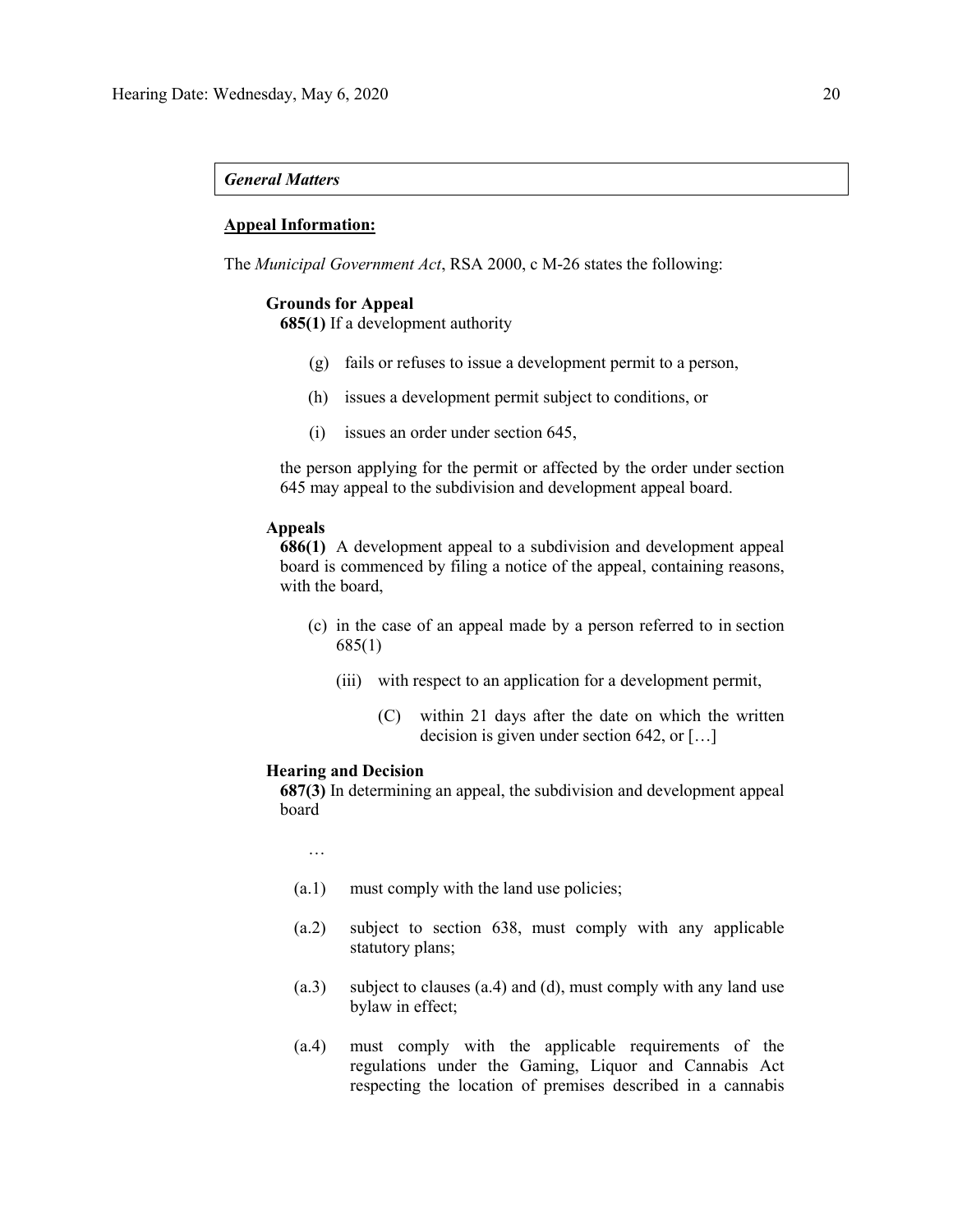licence and distances between those premises and other premises;

- …
- (c) may confirm, revoke or vary the order, decision or development permit or any condition attached to any of them or make or substitute an order, decision or permit of its own;
- (f) may make an order or decision or issue or confirm the issue of a development permit even though the proposed development does not comply with the land use bylaw if, in its opinion,
	- (i) the proposed development would not
		- (E) unduly interfere with the amenities of the neighbourhood, or
		- (F) materially interfere with or affect the use, enjoyment or value of neighbouring parcels of land,

and

(iv) the proposed development conforms with the use prescribed for that land or building in the land use bylaw.

### **General Provisions from the** *Edmonton Zoning Bylaw:*

### Notice to Applicant/Appellant